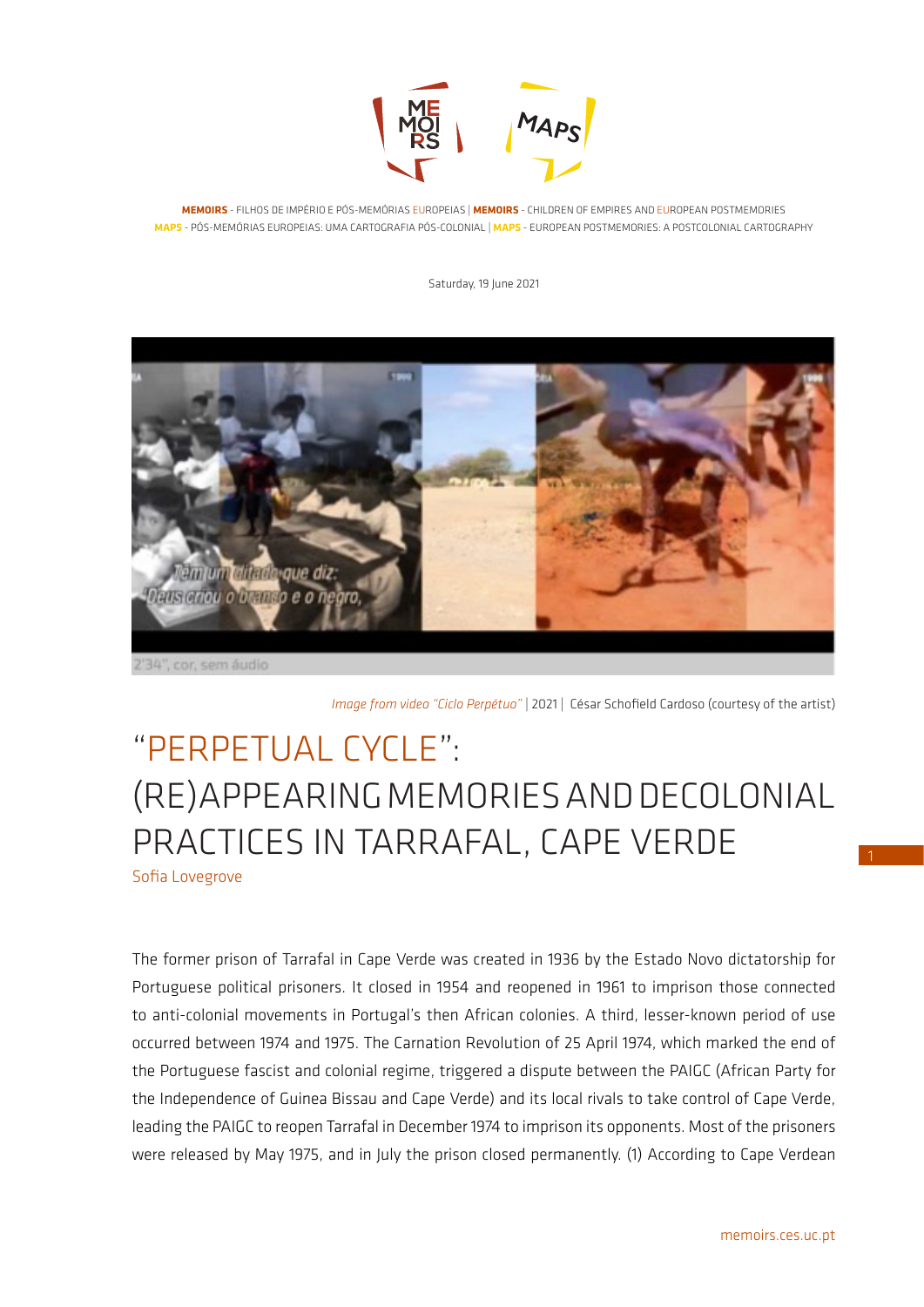

artist César Schofield Cardoso, the years between 1974 and 1979 represent a difficult time in the history of the country, due to political instability and partial resistance to independence, leading to violence against those regarded as enemies by the PAIGC. Many of those involved are still alive, contributing, according to Cardoso, to a "black hole" or general amnesia regarding this period. (2)

Today, Tarrafal is a museum and national heritage site, and since 2004, it was added to UNESCO's Tentative List of World Heritage Sites. Besides supporting the creation and development of this museum, in 2019, Portugal announced it would help Cape Verde in the application of Tarrafal to UNESCO. Restoration of the site's physical structures were recently completed, carried out by a Portuguese company, and on 5 July, the governments of Cape Verde and Portugal [will sign a memorandum of](https://www.sapo.pt/noticias/atualidade/cabo-verde-e-portugal-avancam-com-candidatura_60c226a6b0660d7271e62f98)  [understanding](https://www.sapo.pt/noticias/atualidade/cabo-verde-e-portugal-avancam-com-candidatura_60c226a6b0660d7271e62f98) regarding the application of this historical space to UNESCO.

As Amy Sodaro argues, rather than engaging openly and critically with violent pasts, memorial museums - such as Tarrafal - tend more frequently to reflect the political regimes that created them, and which become legitimised by them. (3) Tarrafal incorporates a variety of memories of different groups: Portuguese anti-fascists, African anti-colonialists, "enemies" of the PAIGC, and others whose experiences were less directly, yet related to this site, such as the Portuguese and African guards, local communities and those who live today in some of the buildings that were once part of the prison complex. However, the official narrative produced by the Cape Verdean authorities that manage the site focuses only on the political prisoners of the first and second phases, and is characterised by a selectivity and simplification centred around the mnemonic tropes of resistance and victimhood in relation to the Estado Novo dictatorship. The histories of colonial exploitation and imprisonment in Africa are downplayed compared to those of the Second World War and other European fascist regimes. These narratives, and the close involvement of the Portuguese, seem to show that Tarrafal is being instrumentalised by Cape Verdean authorities to assert their (cultural and political) proximity to Portugal, and by the Portuguese government to reassert its representational hold in its former colony.

This is in line with a narrative shift (following political changes) that has been taking place in Cape Verde especially since the 2000s, characterised by the recovery of a lusotropicalist narrative that highlights the "creole" identity of the country and its racial and cultural proximity to Portugal, while silencing its violent colonial past. (4) The official narrative produced in and about Tarrafal reinforces this silence and that around the immediate post-independence period. These silences are critiqued by several Cape Verdean scholars, activists and artists whose works attempt to trouble the dominant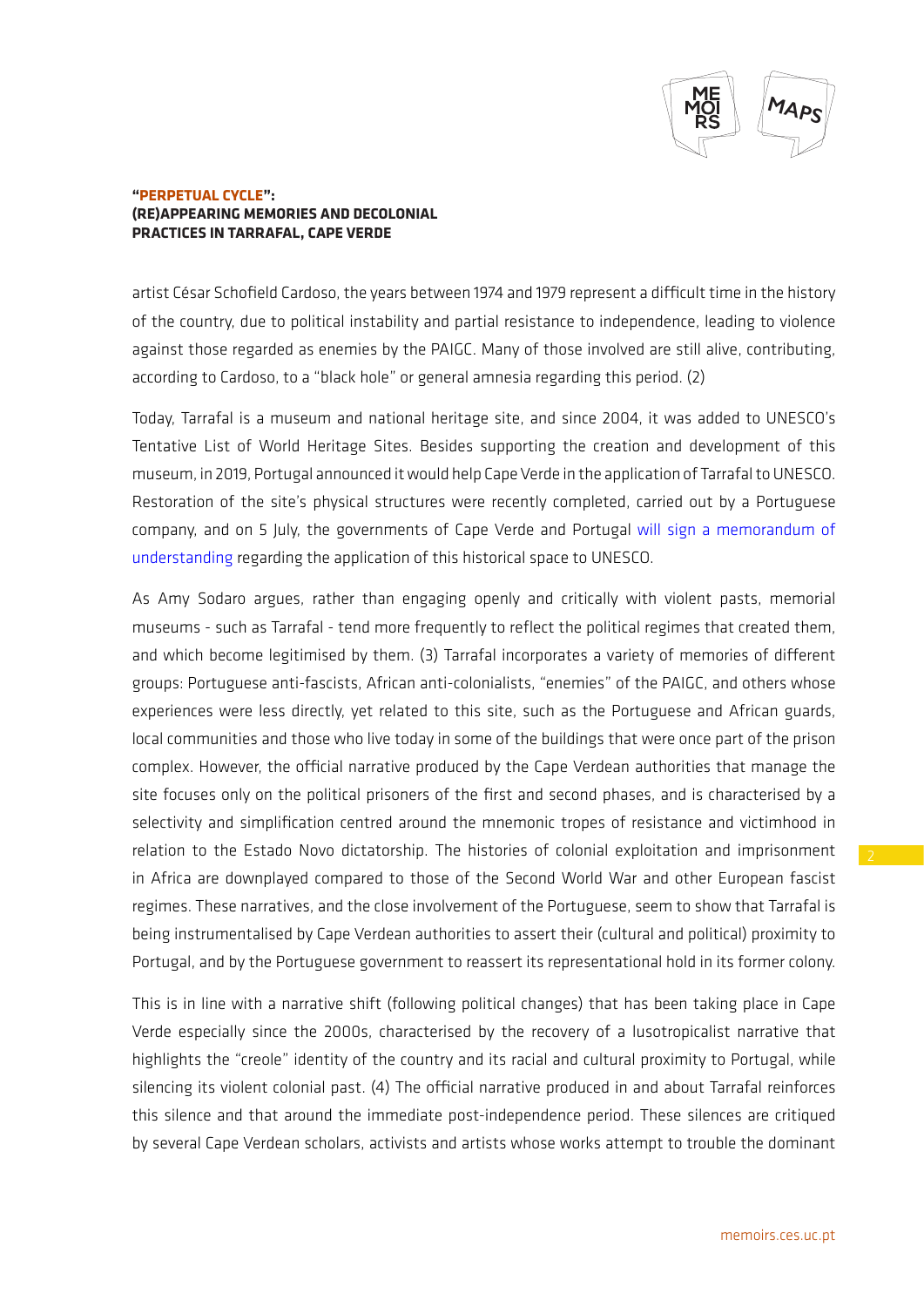

narratives. Cardoso is one such artist who aims to salvage the African heritage of Cape Verde, while reflecting on the country's past and contemporary condition. Cardoso was one of the artists whose work was presented at the exhibition "A Glimmer of Freedom", curated by Marzia Bruno, and shown at Tarrafal in 2017. During this exhibition, Cardoso presented his audio-visual series Rust, which sought to question the status of Tarrafal, by contextualising it and "reflecting on the social and cultural measures that the government of Cape Verde intends to implement for [and since then has implemented at] the site". This series included three installations: Perpetual Cycle, Surrounding Seas, and Hard Water, which articulate a connection between the colonial past and the postcolonial present. (5)

The focus here is on the silent short video shown in the Perpetual Cycle installation, projected on the wall of a cell, which can still be watched on the [artist's website](https://cesar.storianalugar.net/#/work/12). In this work, Cardoso overlaps three videos that represent contrasting realities: the left-hand side mostly shows archival images of white Portuguese, while the other presents archival and more recent-looking video snippets that overlap, showing mainly black individuals. While the left side shows Portuguese engaging in leisurely activities, the images on the right show men and women working in dry fields, an allusion to Cape Verde's harsh environment, and wearing simple clothes that contrast with those of the Portuguese, highlighting the extreme wealth discrepancies of the colonial period. The images of the Portuguese, mostly from the Portuguese National Television Archive, presumedly dated to pre-1974 and located mainly in Angola, include texts that read, for instance: "(…) the Portuguese have always mixed with the Africans", together with images of black and white children playing together. It continues: "these Sunday scenes, rare in Africa, represent the essence of Portuguese policies here: the development of a genuinely multiracial society" (author's translation). Such historical visual and textual narratives reveal the lusotropicalist mentality and discourse of the end of the Estado Novo dictatorship. The contrast between this narrative and the simultaneous images of black individuals working tells the viewer that the other, silenced side of the regime's official narrative was the violence imposed upon black bodies.

The video on the left then shows what seem to be mixed families, and images of black and white children at school, framed by the text: "of all the European colonisers, the Portuguese were the less sensitive to colour. They have a saying that goes: God created the white and the black, the Portuguese created the '*mulato*' " (or mixed person). At this point, the images on both sides overlap the background that shows images of Tarrafal in recent times. The latter occupy the entire breadth of the screen, and show Tarrafal from the outside, where one can see locals carrying large buckets of water, perhaps alluding to current practices and/or the ongoing harsh climatic and economic conditions of Cape Verde.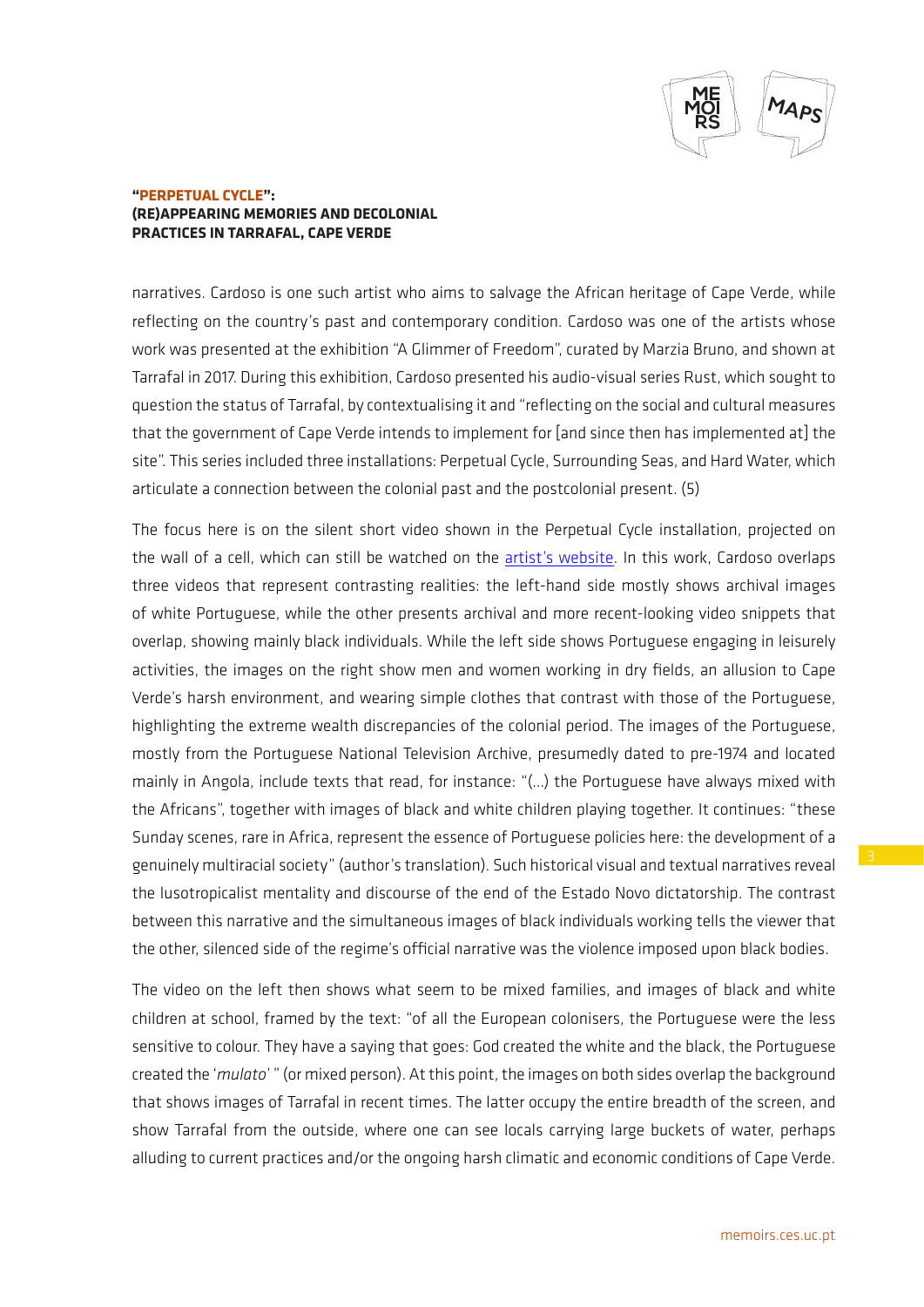

The images on the left and right then shift towards showing only black people at work, including the text: "not only men were forced to work, their children were also made to do it, in coffee plantations, not being able to attend school", following a description of the bad conditions in which they were made to live. The video ends with images of white Portuguese people attending mass, while black people continue to work the fields on the other side of the screen.

Through such contrasting images, the artist brings into one space contrasting realities and narratives: the official discourses of the Estado Novo dictatorship and the experiences of white Portuguese set against the harsh realities of black individuals in the colonies. By incorporating recent images of Tarrafal in the film and given the location of this exhibition, the artist creates a sense of continuity, and seems to articulate the idea that the realities and narratives of the colonial period live on in Cape Verde today, and Tarrafal more specifically. On his website, Cardoso states that "Tarrafal is a symbol of terror and resistance, [hence its] status of Resistance Museum in the present days. Nevertheless the poor population occupying the camp after its closement is push away [sic], for the sake of tourism and a clean museum". These communities could be seen as represented in his video by the locals walking near Tarrafal. Prestige and economic gains appear to be more relevant for the authorities, as seen in the ongoing application of Tarrafal to the UNESCO World Heritage List. Cardoso concludes by adding that his series Rust calls for an awareness of past and present terror. As Ana Nolasco argues, the archival images are used by the artist as tools for questioning contemporary Cape Verdean society, where traces of the Estado Novo's lusotropicalist narrative remain alive today, namely in the celebration of the "creoule" identity of Cape Verde. (6)

While the title of the series, Rust, seems to speak of the way in which things of the past endure as ruins in the present, Perpetual Cycle seems to refer to the way coloniality, both physical and epistemic, lives on today through the dominant national narratives in Cape Verde, and in contemporary heritage and memory practices which, as seen at Tarrafal, work to downplay the violence of the colonial past, and to exclude local communities. By generating a dialogue between official colonial narratives and the harsh realities of the colonised, and between past and present at and through Tarrafal, Cardoso sheds light - literally and figuratively - on how the representations of history and past and present identity of Cape Verde lead to a silencing of memories, and to the exclusion of Cape Verdeans in the present. If black holes absorb light, Cardoso's pieces work to restore visibility upon histories, memories and experiences made invisible by the authorities and the dominant narratives they (re)produce. His work, for making memories and contemporary realities *appear*, offers alternative truths to the official narratives: that the victims of Portuguese colonialism and of the musealisation of Tarrafal, and the